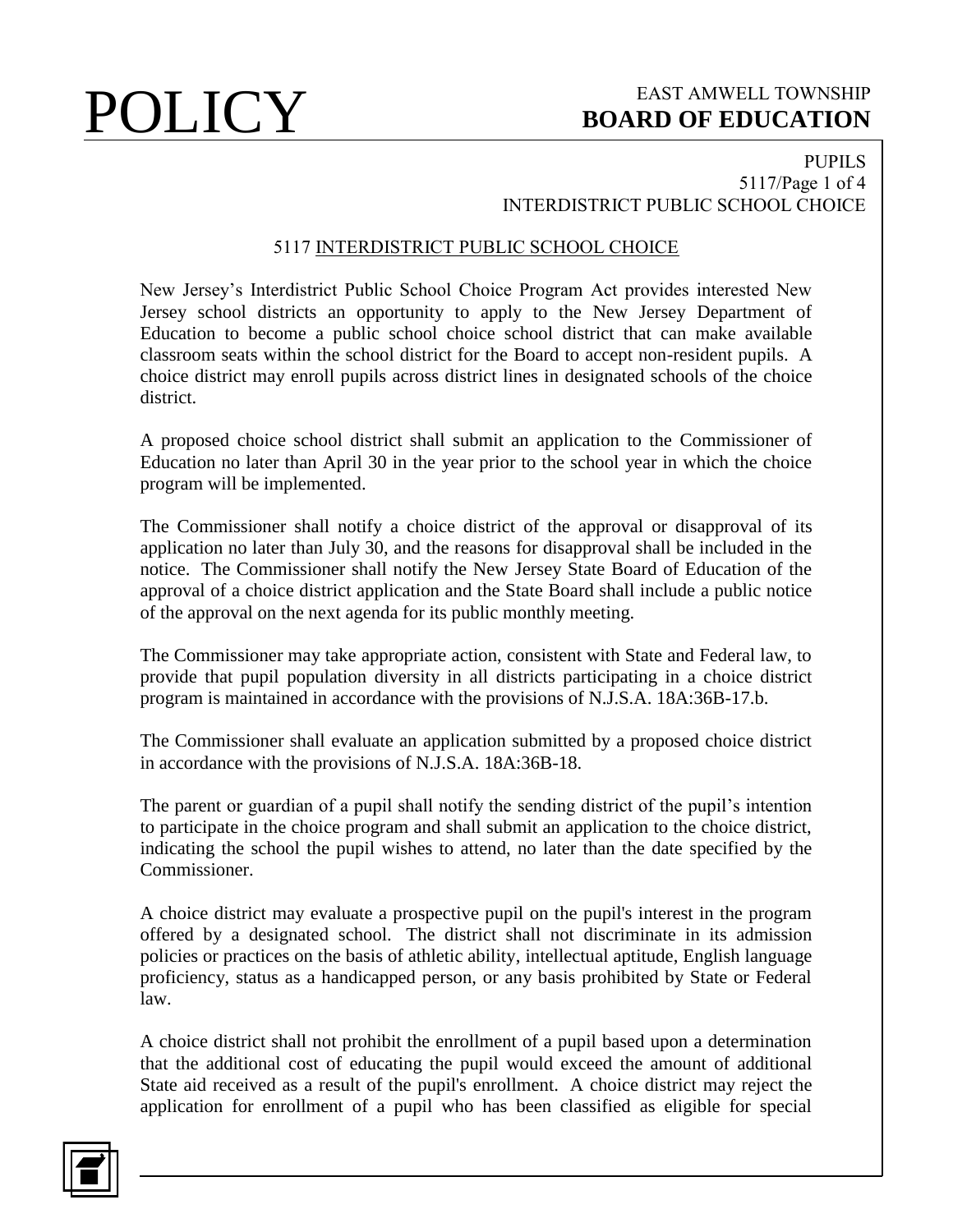### PUPILS 5117/Page 2 of 4 INTERDISTRICT PUBLIC SCHOOL CHOICE

education services pursuant to Chapter 46 of Title 18A of the New Jersey Statutes if that pupil's individualized education program could not be implemented in the district, or if the enrollment of that pupil would require the district to fundamentally alter the nature of its educational program, or would create an undue financial or administrative burden on the district.

A pupil whose application is rejected by a choice district shall be provided with a reason for the rejection in the letter of notice. The appeal of a rejection notice may be made to the Commissioner. Once a pupil is enrolled in a designated school, the pupil shall not be required to reapply each school year for enrollment in any designated school of the choice district and shall continue to be permitted to be enrolled until graduation. A pupil shall be permitted to transfer back to a school of the sending district or may apply to a different choice district during the next application period.

The Board of Education of a sending district may adopt a resolution to restrict enrollment of its pupils in a choice district to a maximum of ten percent of the number of pupils per grade level per year and fifteen percent of the total number of pupils enrolled in the sending district. This resolution shall be subject to approval by the Commissioner upon a determination that the resolution is in the best interest of the district's pupils and that it will not adversely affect the district's programs, services, operations, or fiscal conditions, and that the resolution will not adversely affect or limit the diversity of the remainder of the pupil population in the district who do not participate in the choice program.

Enrollment restriction percentages adopted by the resolution shall not be compounded from year to year and shall be based upon the enrollment counts for the year preceding the sending district's initial year of participation in the choice program, except that in any year of the program in which there is an increase in enrollment, the percentage enrollment restriction may be applied to the increase and the result added to the preceding year's count of pupils eligible to attend a choice district. If there is a decrease in enrollment at any time during the duration of the program, the number of pupils eligible to attend a choice district shall be the number of pupils enrolled in the choice program in the initial year of the district's participation in the program, provided that a pupil attending a choice district school shall be entitled to remain enrolled in that school until graduation.

The calculation of the enrollment of a sending district shall be based on the enrollment count as reported on the Application for State School Aid in October preceding the school year during which the restriction on enrollment shall be applicable.

A choice district shall not be eligible to enroll pupils on a tuition basis pursuant to N.J.S.A. 18A:38-3 while participating in the Interdistrict Public School Choice Program.

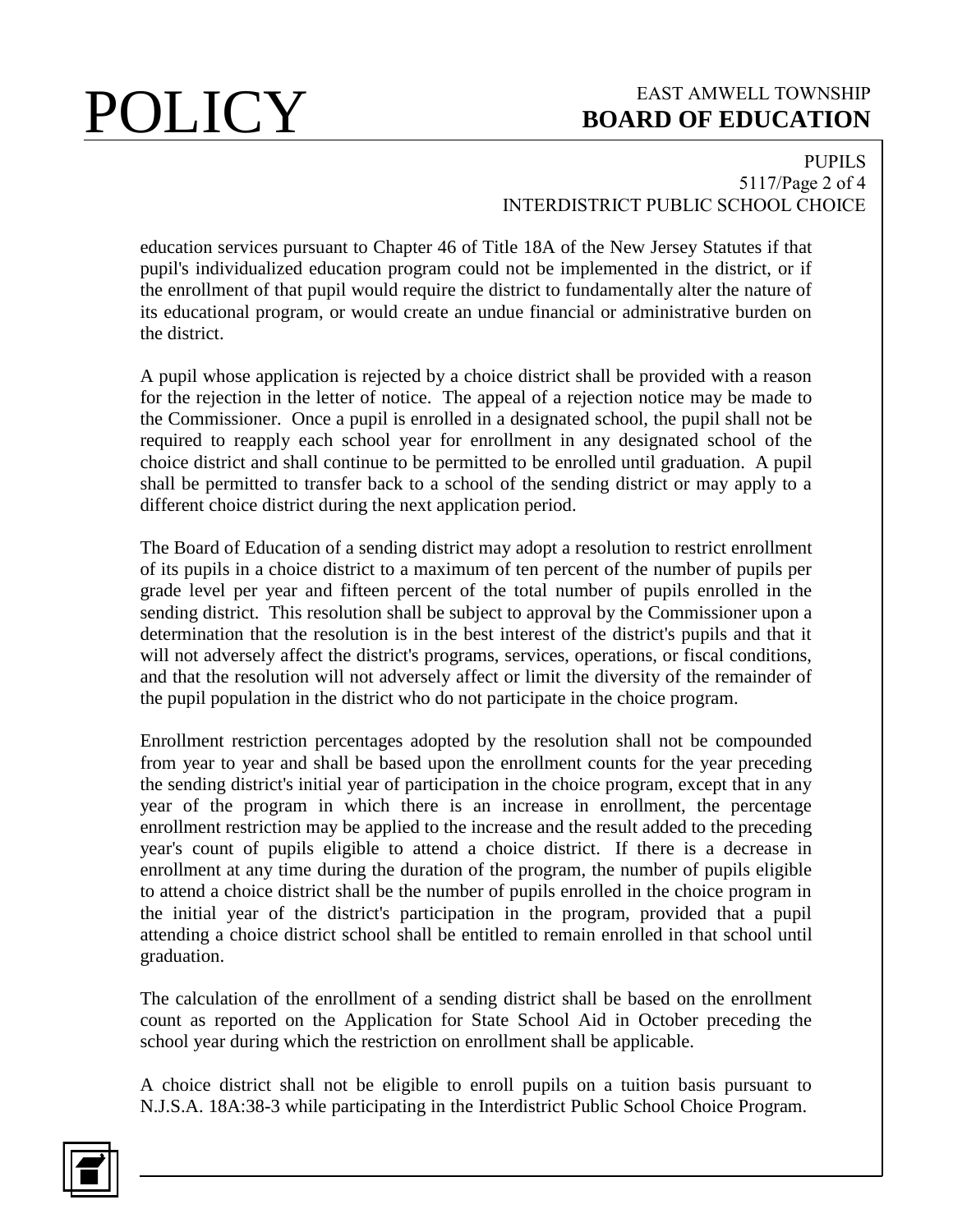### PUPILS 5117/Page 3 of 4 INTERDISTRICT PUBLIC SCHOOL CHOICE

Any pupil enrolled on a tuition basis prior to the establishment of the choice program shall be entitled to remain enrolled in the choice district as a choice pupil.

Transportation, or aid in-lieu-of transportation, shall be provided to an elementary school pupil who lives more than two miles from the choice district school of attendance and to a secondary school pupil who lives more than two and one-half miles from the choice district school of attendance, provided the choice district school is not more than twenty miles from the residence of the pupil.

Transportation, or aid in-lieu-of transportation, shall be the responsibility of the sending district. The choice district and the sending district may enter into a shared service agreement in accordance with the "Uniform Shared Services and Consolidation Act," sections 1 through 35 of P.L. 2007, c.63 (C.40A:65-1 through C.40A:65-35). Notwithstanding the provisions of section 20 of P.L. 2007, c.260 (C.18A:7F-62) to the contrary, the sending district shall receive State aid for transportation calculated pursuant to section 15 of P.L. 2007, c.260 (C.18A:7F-57) for a pupil transported or receiving aidin-lieu-of transportation pursuant to N.J.S.A. 18A:36B-22.

A choice district shall establish and maintain a parent information center. The center shall collect and disseminate information about participating programs and schools and shall assist parents and guardians in submitting applications for enrollment of pupils in an appropriate program and school. The information about participating programs and schools shall be posted on the choice district's website.

The Commissioner shall annually report to the State Board of Education, the Legislature, and the Joint Committee on the Public Schools on the effectiveness of the Interdistrict Public School Choice Program. The Commissioner's annual report shall be posted on the New Jersey Department of Education's website and on the website of each choice district.

The East Amwell School District will include the following as part of this policy:

- The district accepts Tier 2 students.
- The district gives enrollment preference to students who have a sibling currently attending the choice district, provided they will enroll in a choice-approved grade/program and they meet any program-specific criteria.
- The district gives enrollment preference to resident students who move before the application deadline. If resident students move and file choice applications for the following year prior to the deadline, the district will give them enrollment